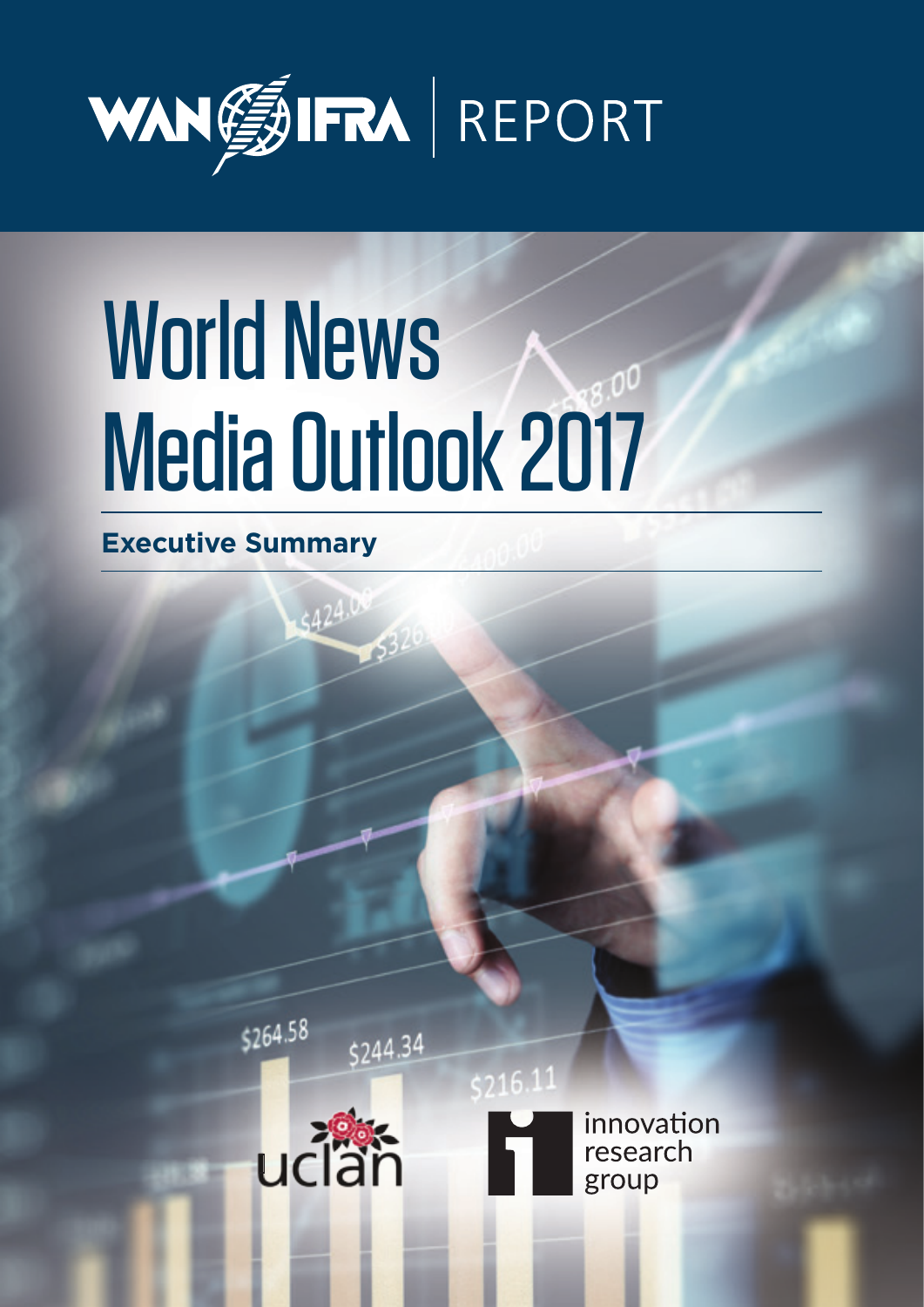# **IMPRINT**

## World News Media outlook 2017: Executive Summary

#### PUBLISHED BY:

WAN-IFRA Rotfeder-Ring 11 60327 Frankfurt, Germany

CEO: Vincent Peyrègne

COO: Thomas Jacob

Director of Insights: Dean Roper

#### Innovation Research Group partners:

Dr François Nel, Faculty of Culture and Creative Industries University of Central Lancashire, Preston, United Kingdom

Dr Coral Milburn-Curtis Green Templeton College University of Oxford, United Kingdom

IRG Research Assistant: Jacob Waite, University of Central Lancashire

copy editing: Brian Veseling

Design/Layout: Ivan Cosic, Plain&Hill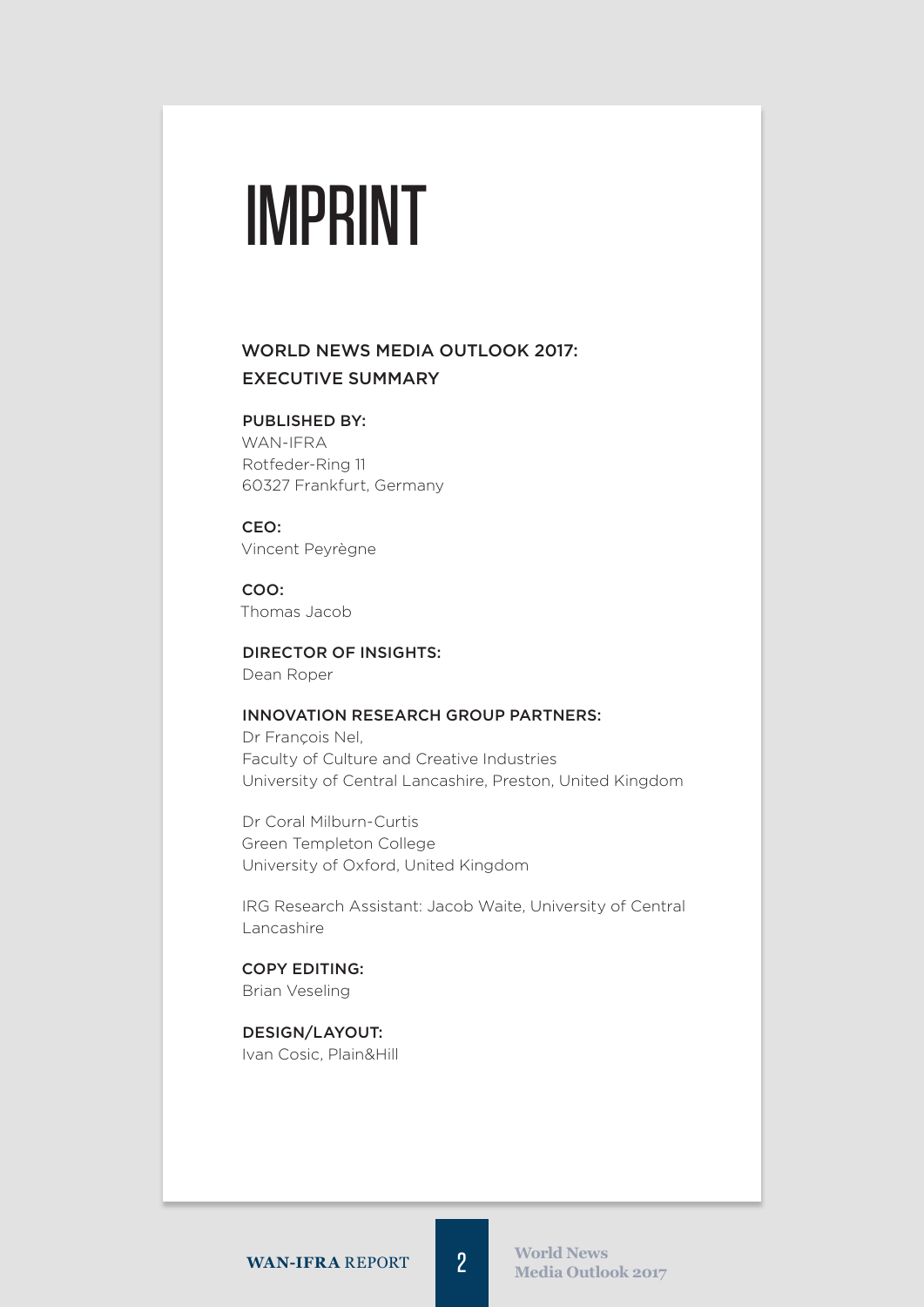# INDEX

| <b>INTRODUCTION TO THE REPORT AND THE STUDY 4</b>    |
|------------------------------------------------------|
| <b>CULTIVATING INNOVATION: THE 7 BUILDING BLOCKS</b> |
|                                                      |
|                                                      |
|                                                      |
|                                                      |
|                                                      |
|                                                      |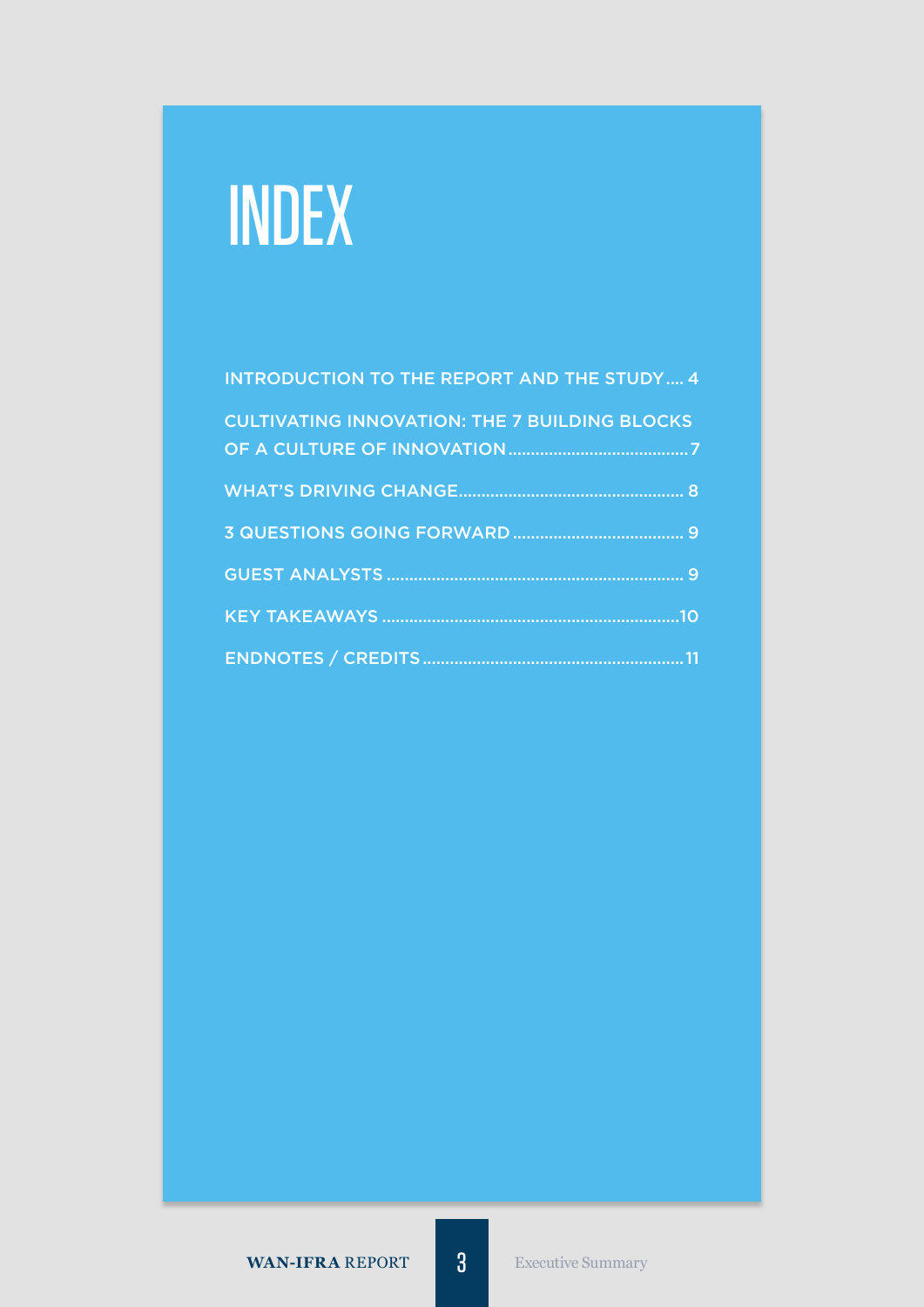# Executive summary: About the study and report

Leaders of news media firms worldwide are pressured to innovate.

To keep on keeping on the same track, while technology platforms evolve, advertisers' options increase, and audience preferences change around you, is not a realistic option. But shifting focus carries significant risks, and the rewards are uncertain. Deciding what to change and how to go about changing it is certainly not straightforward. So, just how are news media managers tackling the challenge?

To find answers, the Innovation Research Group and WAN-IFRA again surveyed executives at member organisations in 10 languages. Responses to the 7th annual study conducted over the third quarter of 2016 came from nearly 250 decision makers in 65 countries across six continents. The majority (82 percent) are at organisations that are in private hands, while 6 percent worked in government-owned media firms and 4 percent were in public service organisations without direct political control.



### **Map of respondents**

World News Media Outlook 2017 – Innovation Research Group, & WAN-IFRA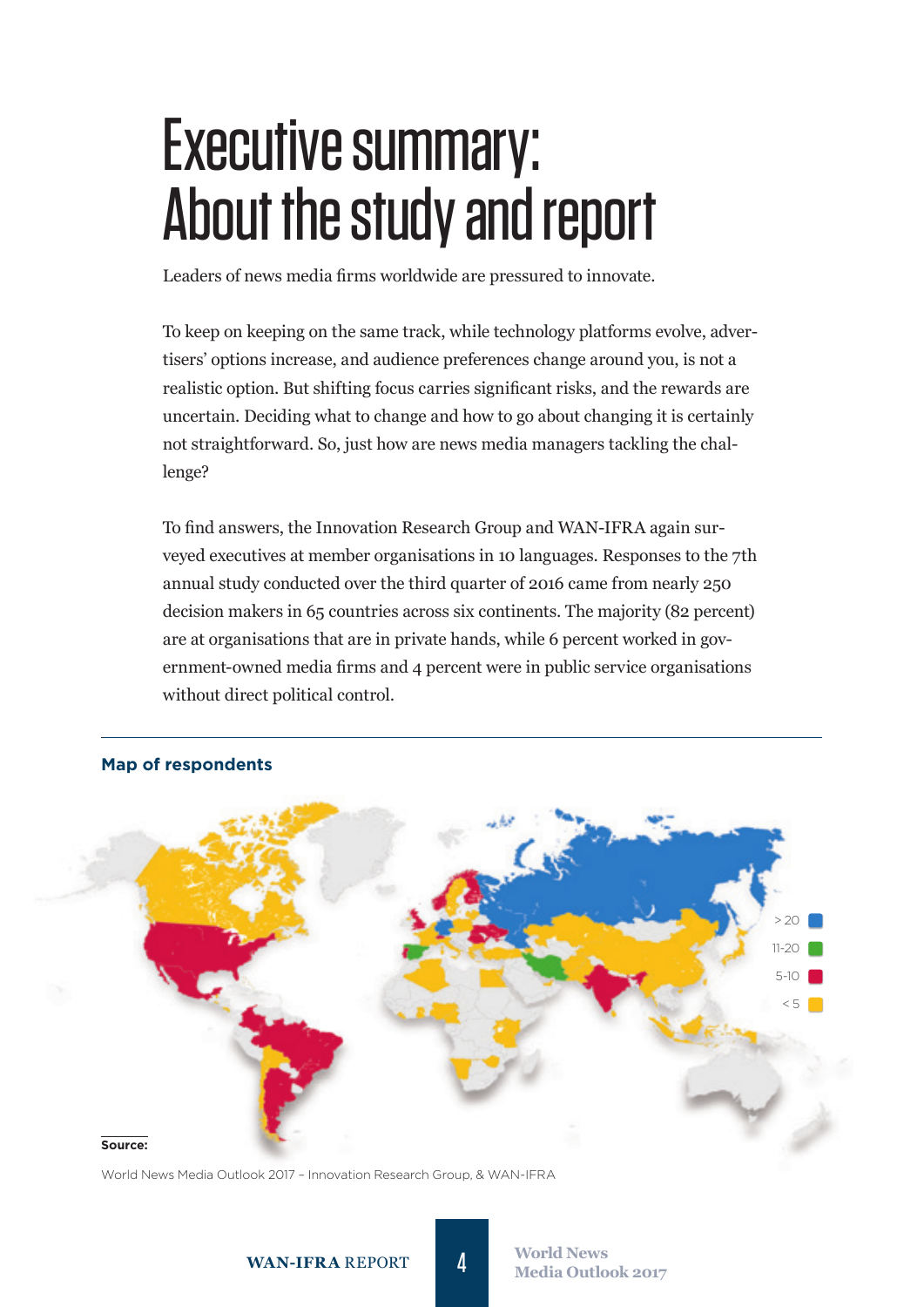By far the largest group of respondents, 43 percent, sit in C-suites, serve on boards, or own their companies. Other responses came from editorial, commercial, and technology managers, as well as from a very small number (2 percent) of consultants and academics (the methodology is detailed below).



#### **Breakdown of respondents by job role**

#### **Source:**

World News Media Outlook 2017 – Innovation Research Group, & WAN-IFRA

Whatever their company profile, however they are involved, and wherever they are based, most of those surveyed agree that the single biggest risk to their organisation's success is not the loss of advertising revenues – though 65 percent report traditional advertising income declines and many fret about their financial futures. "Not diversifying our revenue sources from the traditional print advertising into TV and digital advertising models," said an editorial manager from Kenya. "Business Model sustainability over the next years," is the biggest concern of a senior executive from Brazil.

Technology platforms aren't the respondents' primarily worry either – though they are troubled by the power search and social media companies have on how content is discovered, as well as the roles of platforms and advertising exchanges in how income is delivered. "Where people consume news – social media other web," was the top concern of an editorial manager from the United Kingdom. "Loss local advertising to Google & Co.," said a top manager from Germany.

Political instability isn't their No 1 concern either – though some fear the actions of elected and unelected politicians. "Political polarization," said an editorial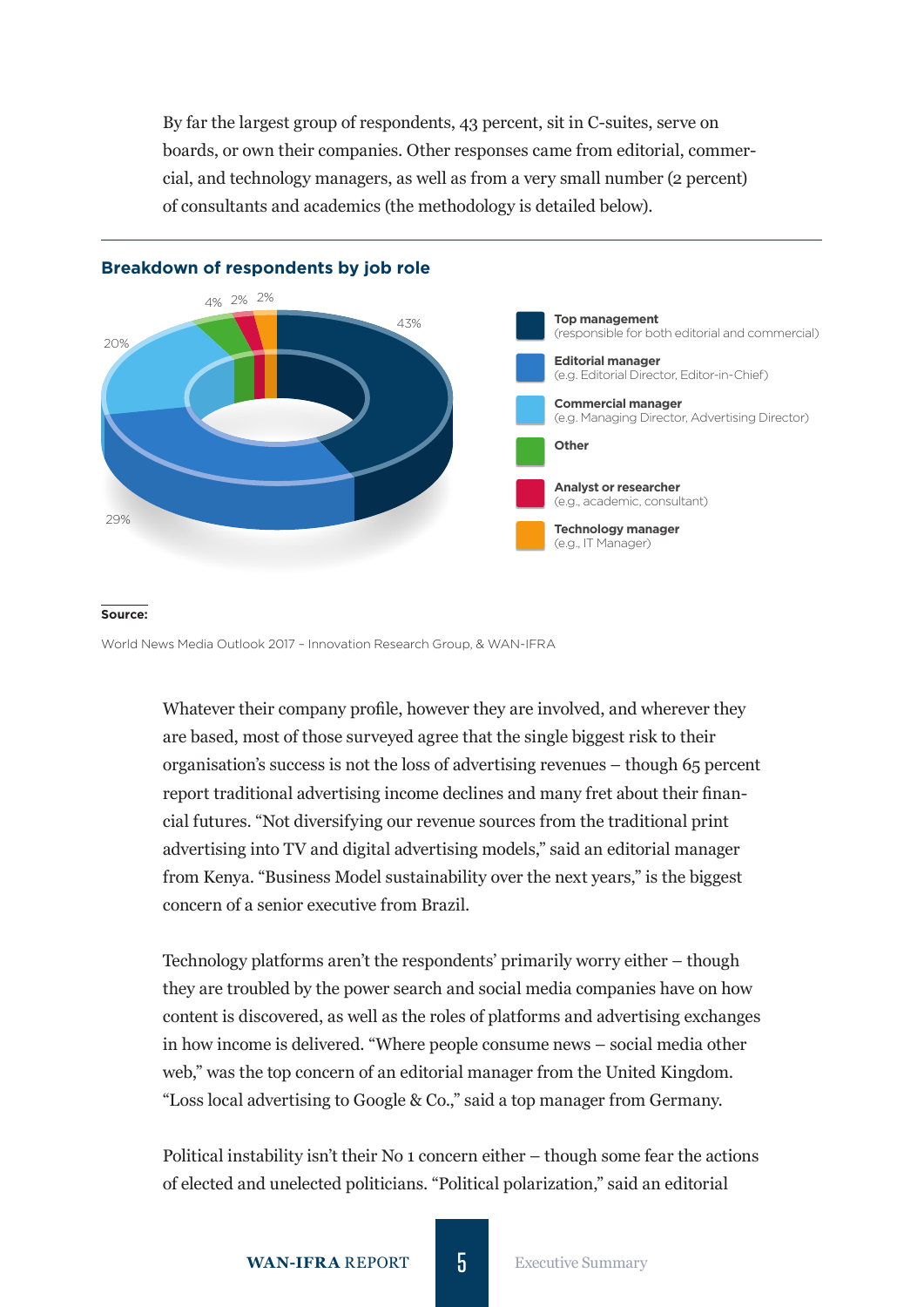manager from Malta. "Prosecution for criticizing government," said an editorial manager from Russia. "Brexit," said a technology manager from the United Kingdom.

Indeed, the respondents to this year's survey do not see any single external factor as posing the greatest threat to their businesses. Instead, they are most anxious about what was going on inside their organisations. News media executives worldwide say the single biggest risk to their future success is this: their organisation's reluctance to innovate. "Habits [are] changing faster than we can innovate," answered an editorial executive from the United States. "The biggest risk is that senior management does not make decisions quickly," said an editorial manager from Bolivia.

They are right to be concerned.

#### Reluctance to innovate New revenue / Business model Competition / Business environment Political instability Consumers Leadership Google & Facebook **26% 24% 15% 12% 8% 8% 5%**

### **Greatest risk**

#### **Source:**

World News Media Outlook 2017 – Innovation Research Group, & WAN-IFRA

Our study participants expect that their firms will need to radically change their business models if they are to meet future expectations. And there is no time to waste. Seventy percent say that over the next 12 months up to 30 percent of their income should come from non-traditional media activities (i.e. other than content sales and advertising) if they are to reach their financial goals. Those figures flip exactly when we asked for their medium-term outlook. Seven out of 10 respondents expect that over the next five years more than 30 percent of their firm's income will need to come from diverse revenue streams if they are to be successful.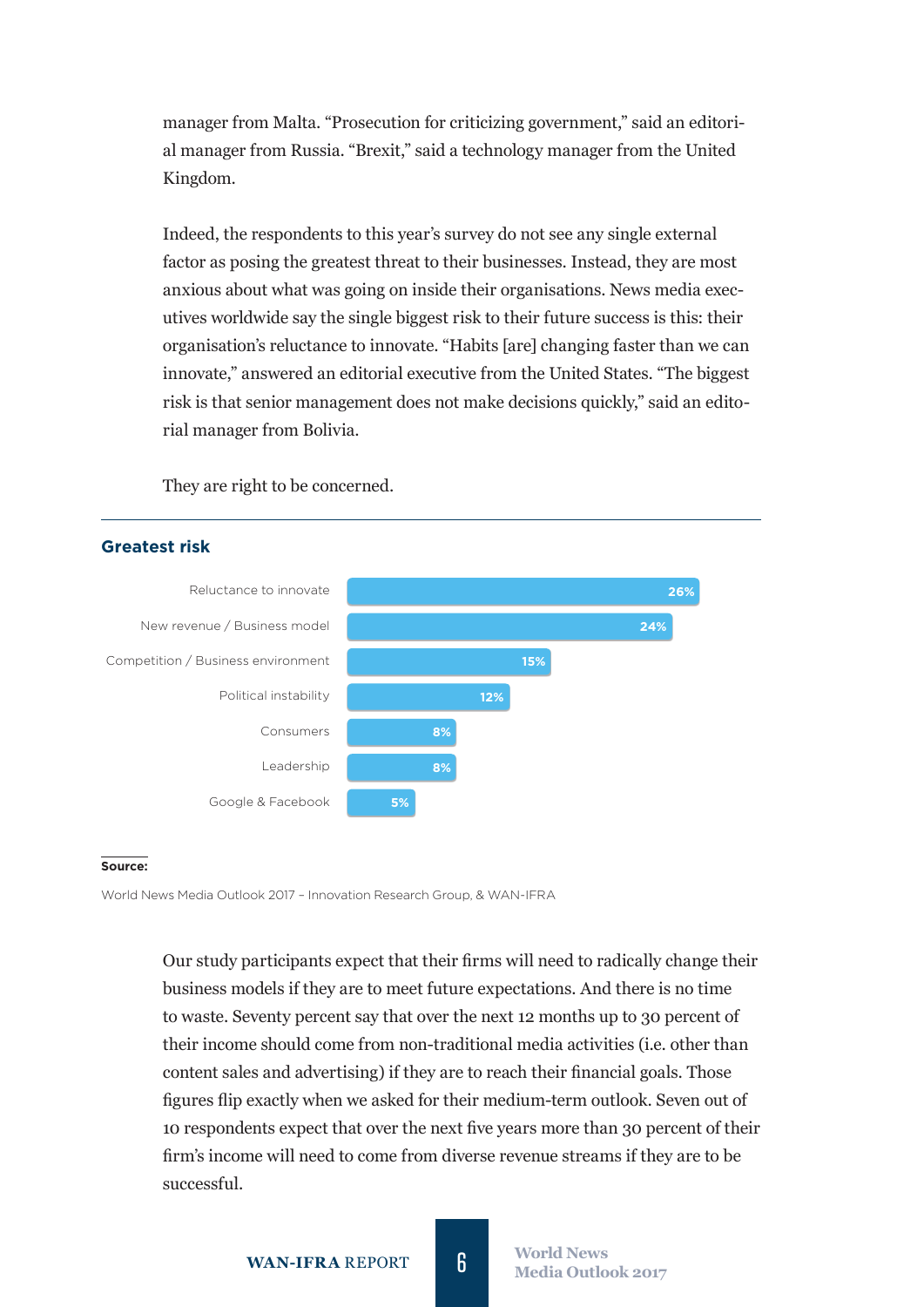To reach those ambitious targets will undoubtedly demand innovative leaders who keenly exploit current certainties while also eagerly exploring new opportunities. When we combed through nearly 500,000 data points collected through our surveys conducted since 2010 and completed by 1,817 respondents working across all media categories and in 107 countries in business environments from America to Zimbabwe, we found a statistically significant link between organisational cultures in which innovators flourish and their firms' performance and success – including their financial success<sup>1</sup>. Yes, that result is unequivocal, but to some it may not be surprising. Management researchers<sup>2</sup> have long pointed out that corporate culture was a much more important driver of radical innovation than capital, labour, government, or national culture.

For media executives that conclusion raises several additional questions: First, what is an innovative corporate culture? Second, do leaders at successful news media companies take a different approach to innovation than those at firms that are performing poorly? This report addresses both questions by exploring what is at the top of news executives To Do lists now, what they plan to prioritise next, and how company leaders are executing on their strategies.

## **The 7 building blocks of a culture of innovation**

Our findings not only describe what our respondents have said; we also consider what their priorities tell us about how news media leaders foster innovation. Our starting point is the building blocks of an innovation culture identified in earlier studies3 : **resources, processes, values, behaviour, climate** and **success**.

We also draw out a seventh, distinct factor: **Innovation Role Models**. While organisational culture is a multifaceted construct and the building blocks are dynamically linked, the critical role leaders play in shaping every aspect of innovation in their firm is undisputed. That, we believe, deserves further attention. In fact, our analysis shows that firms where the leaders are positive Innovation Role Models are more than nine times more likely to be reporting overall revenue growth compared with those who do not<sup>4</sup>. Thus company leaders have it within their gift to cultivate a culture where innovation thrives – and, if they do, their companies' fortunes can too.

So, while about six out of 10 (60 percent) of our study respondents reported that overall company revenues had declined over the previous year, 15 percent said there had been no change – and a quarter (25 percent) reported that over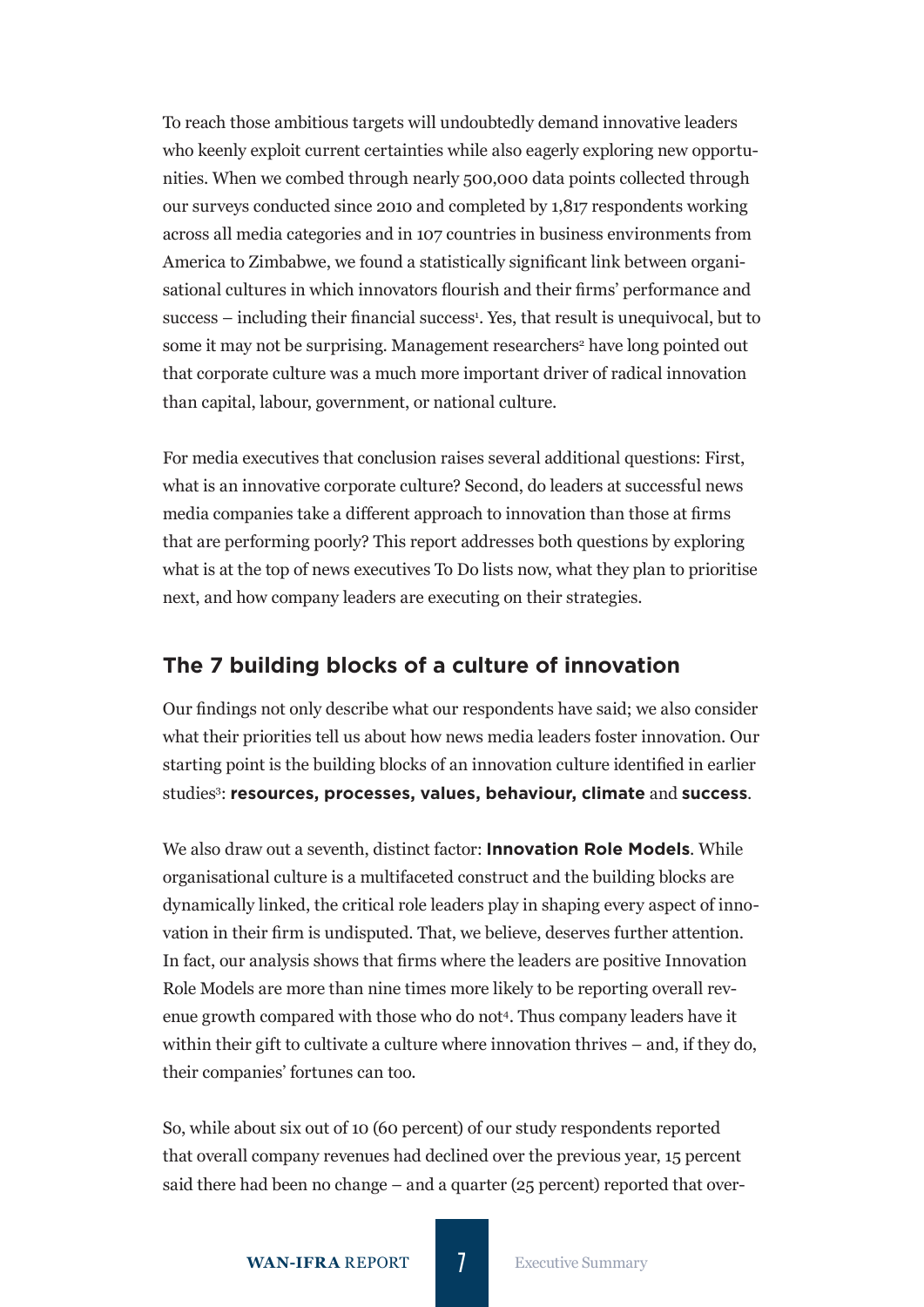all income was up. Some news media leaders are clearly getting things right. This report takes a closer look at just exactly what successful organisations are currently doing, what their leaders' investment priorities are, how they behave – and what they are planning next.

# **What's driving change in 2017**

In the final survey question, we asked: **What is the single most important change that should be implemented in your news organisation over the next year?** As was the case in previous years, the answers varied widely. "Find ways to distribute content to audiences who do not know us," said a senior manager from Iran. "Get everyone on the same digital path," the top executive of a firm in El Salvador responded. "Transform to a multimedia powerhouse," came the answer from a C-suite in Malaysia. "Focus first on our clients' needs," said a technology manager from France. While their responses may seem disparate, several distinct change themes did emerge: technology, social media, convergence, efficiency, monetisation, talent and culture.

More specifically, the news media executives in our study identified the following key priorities for change:

- **• technology investments** for both editorial (CMS) and commercial (CRMs);
- **• convergence of operations,** both across channels (print, online, broadcasting) and functions (technology, editorial, commercial);
- **• efficiencies** to cut costs and to increase effectiveness;
- **monetisation** of both current endeavours and by identifying new business opportunities;
- **• social media platforms** for content and commerce;
- **• developing talent** from the board and across all departments, especially in regards to all things "digital."

All these changes are justifiably important, but the one change that news media executives most wanted to make was to their company's way of doing things. More than one out of every five respondents (21 percent) mentioned this. "Getting all staff to embrace and share new ideas, techniques and strategies to keep the newspaper alive and exciting," said an editorial manager from Kenya. "Less fear, more action," a senior manager from Norway said. A chief executive from Portugal summed it up: "Innovation culture."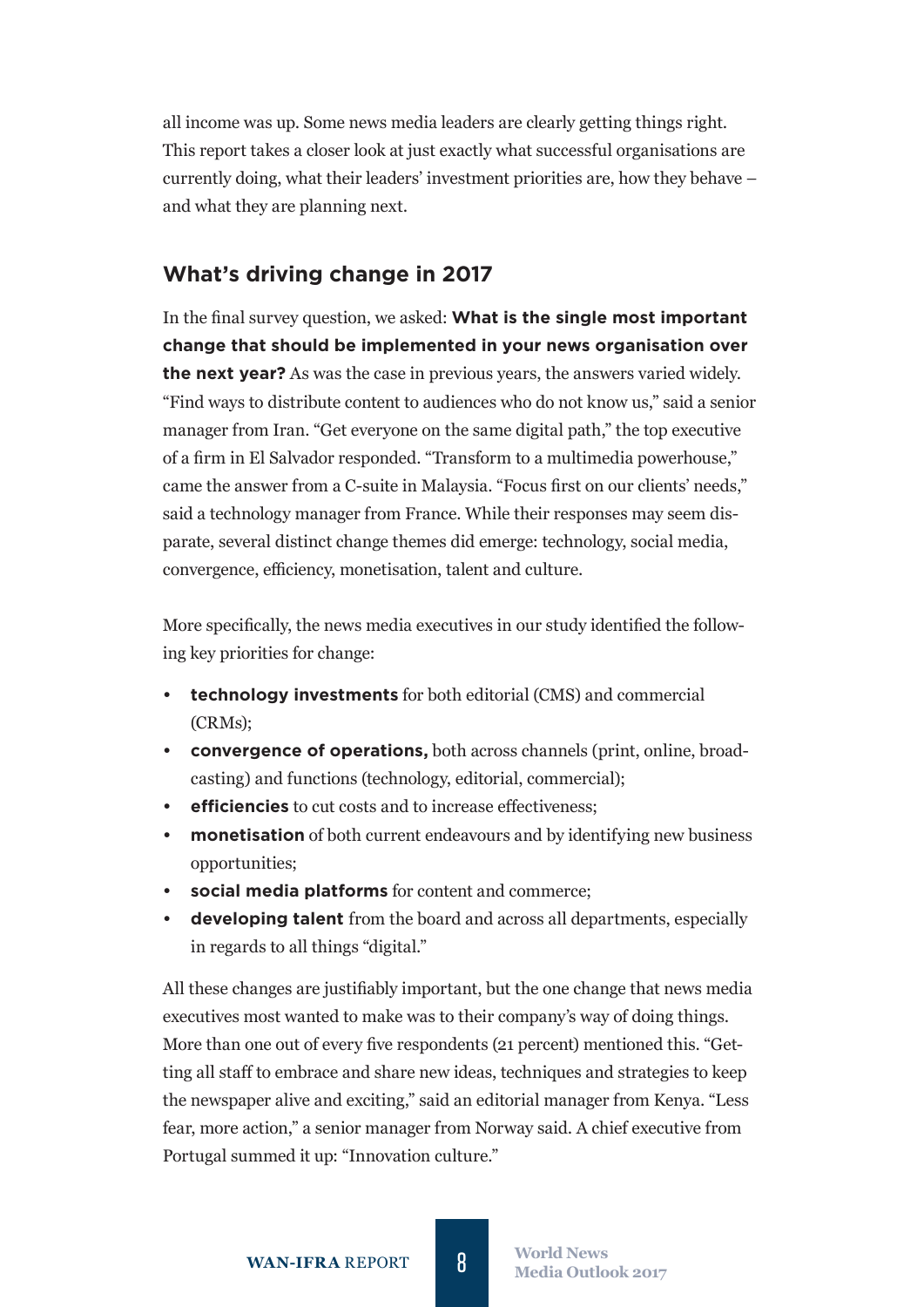# **3 crucial questions going forward**

In conclusion, we offer an outlook for the way forward by reporting on three key questions:

- 1. What are news media executives focusing on over the next 12 months?
- 2. What opportunities do they see emerging over the next three to five years?
- 3. What should media firms be mindful of as they plan for growth?

Throughout, we also flag the significant differences between the priorities and innovation behaviours of news executives at firms that report financial losses and those who report growth.

# **Guest analysts**

To provide additional insights on the data and to suggest further practical action points for news media executives to consider, we invited five guest analysts to contribute to this report:

- **Anette Novak**, a former senior newspaper executive and now CEO of Rise Interactive, Sweden: "5 lessons learned from an innovative firm"
- **• Dean Roper**, Director of Publications at the World Association of Newspapers and News Publishers (WAN-IFRA), Germany: "Why news companies appear to be focusing on the social newsroom instead of social revenue"
- **Helen Philpot**, Head of Transformation and Governance at DMG Media, United Kingdom: "Three important factors for successful behaviour change"
- **Kevin Anderson**, an international media and communications consultant and Founder of Ship's Wheel Media, United States: "Combating the 'accelerating avalanche' of declining ad revenues"
- **Magdoom Mohamed**, Managing Director at WAN-IFRA South Asia, India: "Innovation in India: South Asia's largest growing market"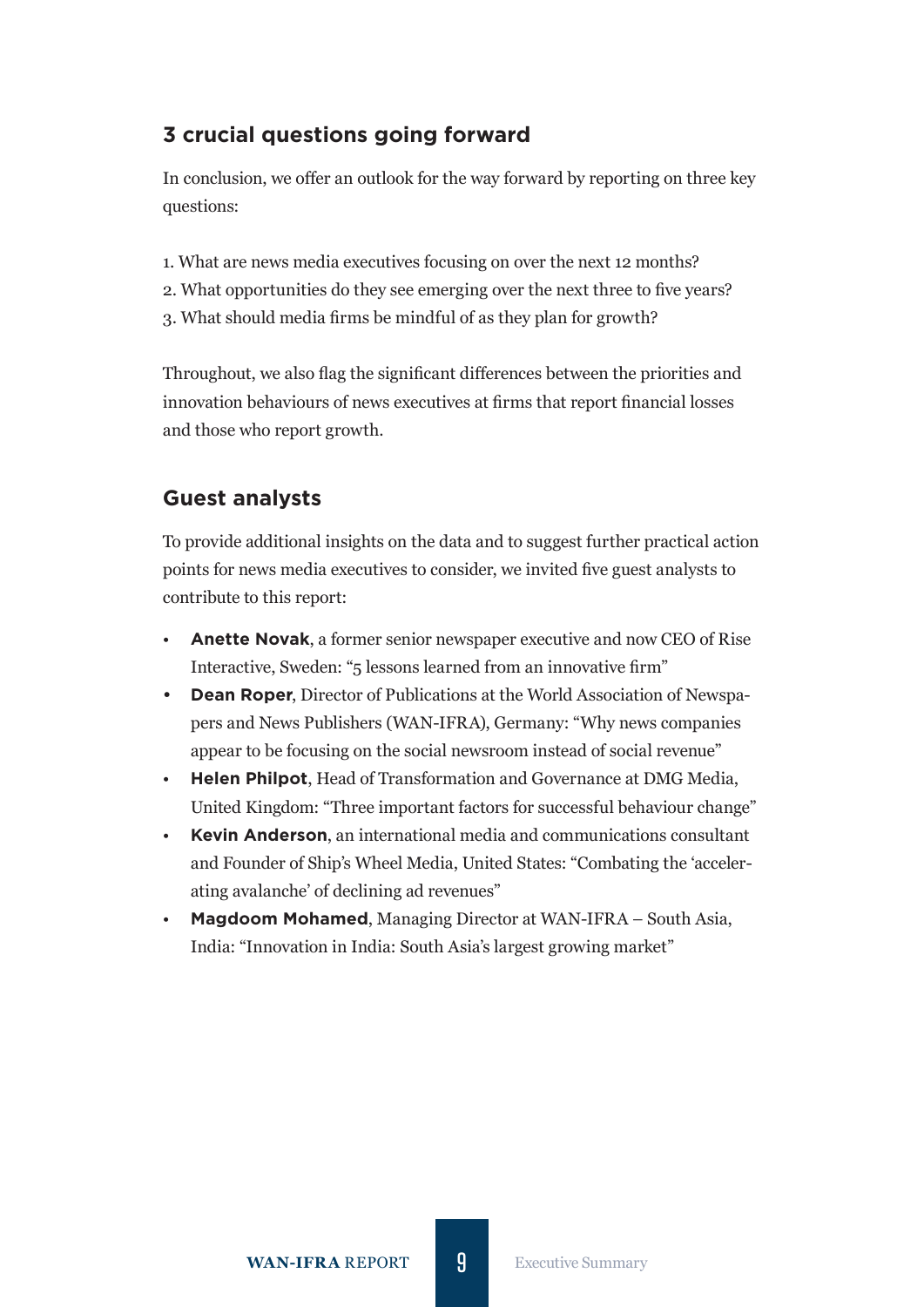# Key Takeaways

- Although trading conditions are tough worldwide, **30 percent of nearly 250 decision makers surveyed report overall financial growth over the past financial year**, while about 35 percent said there had been no change. This is the highest proportion of positive responses since the study began in 2009/10 in the wake of the global economic recession.
- The biggest risk to future success is not seen to be challenges to business models, technology disruption, advertising declines, or political instability – **but firms' own reluctance to innovate**.
- An analysis of more than 1,800 responses received from 107 countries since the start of the study shows a statistically significant relationship between the innovation culture in firms and their financial performance. In fact, **companies that prioritise innovation are more than nine times as likely to report organisational and financial success compared with companies that don't5.**
- Leaders at successful firms **make distinctly different choices about the building blocks of an innovation culture** than those at firms that report losses.
- The outlook for the future success of media firms depends on the extent to which they can diversify their revenue streams. **In the short term (next 12 months), 70 percent of respondents say they will need up to a third of their income to come from non-traditional sources (i.e. traditional advertising and existing content sales) to meet company revenue expectations.** That figure flips when asked to project into the medium term (3-5 years) – and nearly a quarter (24 percent) of all respondents expect more than half their income will need to come from new revenue streams.
- **Meeting future revenue targets will require significant focus on innovation by news media leaders** – who will increase their firm's likelihood of success very significantly if they are effective Innovation Role Models themselves.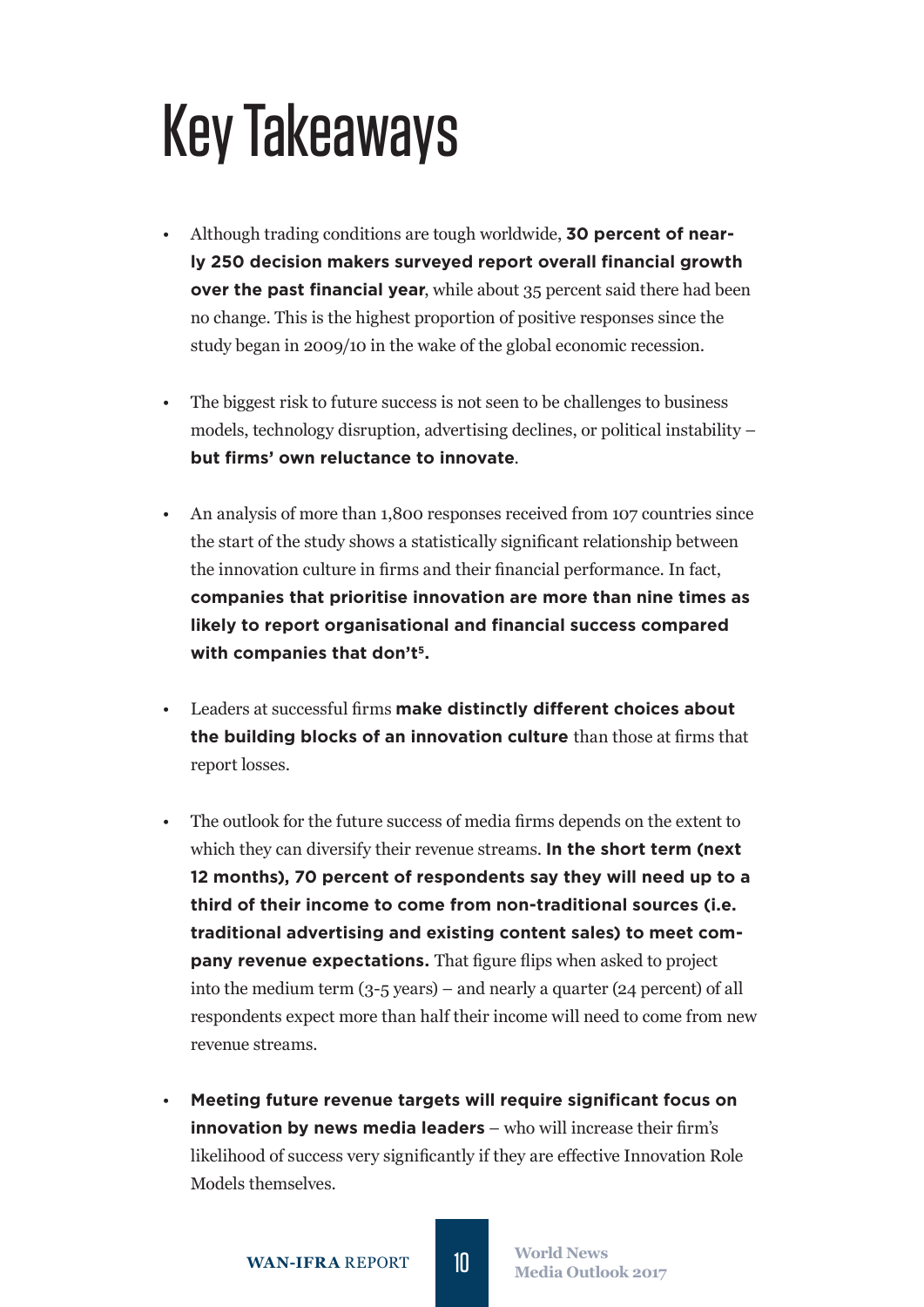# ENDNOTES:

### $r = 0.21$ ; p<0.01

- <sup>2</sup> Tellis, G., Prabhu, J. C., & Chandy, R. K. (2009). Radical innovation across nations: The preeminence of corporate culture. Journal of Marketing, 73(1), 3–23.
- <sup>3</sup> Rao, J., & Weintraub, J. (2013). How innovative is your company's culture? MIT Sloan Management Review, 54(3), 29
- <sup>4</sup> Odds Ratio: 9.4; Chi square (1) = 50.26; p < .001. The statistical significance of this analysis is such that there is less than 1 in a thousand probability that this result could have been achieved by chance, based upon the data in our dataset.
- <sup>5</sup> Odds Ratio: 9.4; Chi square (1) = 50.26; p < .001. The statistical significance of this analysis is such that there is less than 1 in 1,000 probability that this result could have been achieved by chance, based upon the data in our dataset.

# **CREDITS**

### Survey translations:

Arabic: Ali Alrowaili, University of Central Lancashire Finnish: Dr Katja Lehtisaari, University of Helsinki German: Dr Britta Gossel, Technical University Ilmenau Russian: Emma Urjasova, University of Central Lancashire Persian: Dr Datis Khajeheian, University of Tehran

### For citations:

Nel, François & Milburn-Curtis, Coral. (2017) World News Media Outlook 2017. Frankfurt: World Association of Newspapers and News Publishers (WAN-IFRA).

*Selections from The World News Media Outlook 2017 report by Dr François Nel and Dr Coral Milburn-Curtis of the Innovation Research Group will be presented at WAN-IFRA's Digital Media Europe conference in Copenhagen, Denmark, 24-26 April 2017. The report takes a closer look at just exactly what successful organisations are currently doing to foster innovation, what their leaders' investment priorities are, how they behave – and what they are planning next. Study respondents receive a free executive summary of the findings and the full report will be available for purchase from WAN-IFRA.*